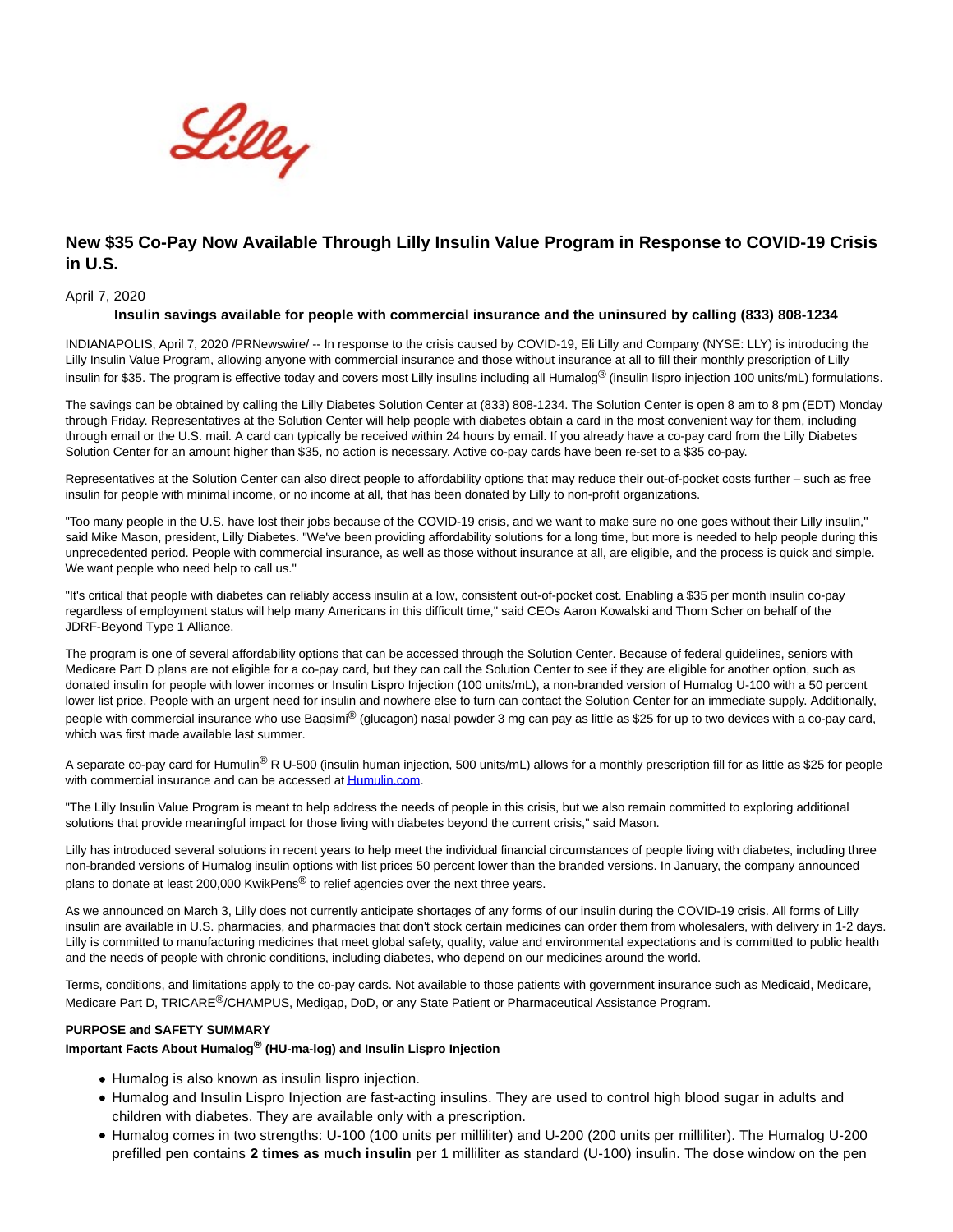shows your insulin dose.

It is not known if Humalog or Insulin Lispro Injection are safe and effective for children with type 2 diabetes or for children younger than 3 years of age with type 1 diabetes. There were no studies done with these insulins in these groups of children. If your doctor decides to give your child one of these insulins, he or she may give you special instructions.

## **Important Facts about Humalog® Mix50/50™, Humalog® Mix75/25™, and Insulin Lispro Protamine and Insulin Lispro Injectable Suspension Mix75/25**

- Humalog Mix50/50 and Humalog Mix75/25 are known as insulin lispro protamine and insulin lispro injectable suspension.
- Humalog Mix50/50, Humalog Mix75/25, and Insulin Lispro Protamine and Insulin Lispro Injectable Suspension Mix75/25 are mixed U-100 insulins. This means they contain a mix of fast-acting and intermediate-acting insulins. They are used to control high blood sugar in people with diabetes. They are available only with a prescription.
- It is not known if Humalog Mix50/50, Humalog Mix75/25, or Insulin Lispro Protamine and Insulin Lispro Injectable Suspension Mix75/25 are safe and effective for children younger than 18 years of age. There were no studies done with these insulins in children younger than 18. If your doctor decides to give your child one of these insulins, he or she may give you special instructions.

### **All Humalog and Insulin Lispro Injection products contain insulin lispro. Humalog Mix50/50, Humalog Mix75/25, and Insulin Lispro Protamine and Insulin Lispro Injectable Suspension Mix75/25 contain insulin lispro protamine mixed with insulin lispro.**

## **Warnings**

**Do not take Humalog, Insulin Lispro Injection, Humalog Mix50/50, Humalog Mix75/25, or Insulin Lispro Protamine and Insulin Lispro Injectable Suspension Mix75/25 if you have:**

- symptoms of low blood sugar (hypoglycemia)
- an allergy to insulin lispro products or any of their ingredients.

## **Do not reuse needles or share your insulin injection supplies with other people. This includes your:**

- prefilled pen for use by a single patient
- cartridges
- reusable pen that works with Lilly 3mL cartridges
- needles
- syringes

### **You or the other person can get a serious infection. This can happen even if you change the needle.**

**Do not** change the type of insulin you take or your dose, unless your doctor tells you to. This could cause low or high blood sugar, which could be serious.

**Do not** use a syringe to remove Humalog from your prefilled pen. This can cause you to take too much insulin. Taking too much insulin can lead to severe low blood sugar. This may result in seizures or death.

### **Humalog, Insulin Lispro Injection, Humalog Mix50/50, Humalog Mix75/25, and Insulin Lispro Protamine and Insulin Lispro Injectable Suspension Mix75/25 may cause serious side effects. Some of these can lead to death.** The possible serious side effects are:

- **Low blood sugar.** This can cause:
- dizziness or light-headedness sweating confusion
- headache blurred vision slurred speech
- shakiness shakiness fast heartbeat anxiety
- irritability  **mood change** hunger

If you are at risk of having severely low blood sugar, your doctor may prescribe a glucagon emergency kit. These are used when your blood sugar becomes too low and you are unable to take sugar by mouth. Glucagon helps your body release sugar into your bloodstream.

## **Severe allergic reaction.**

Get emergency help right away if you have:

- a rash over your whole body trouble breathing a fast heartbeat
- sweating example a faint feeling shortness of breath
- extreme drowsiness dizziness confusion

- swelling of your face, tongue, or throat

**Low potassium in your blood.** This can lead to severe breathing problems, irregular heartbeat, and death.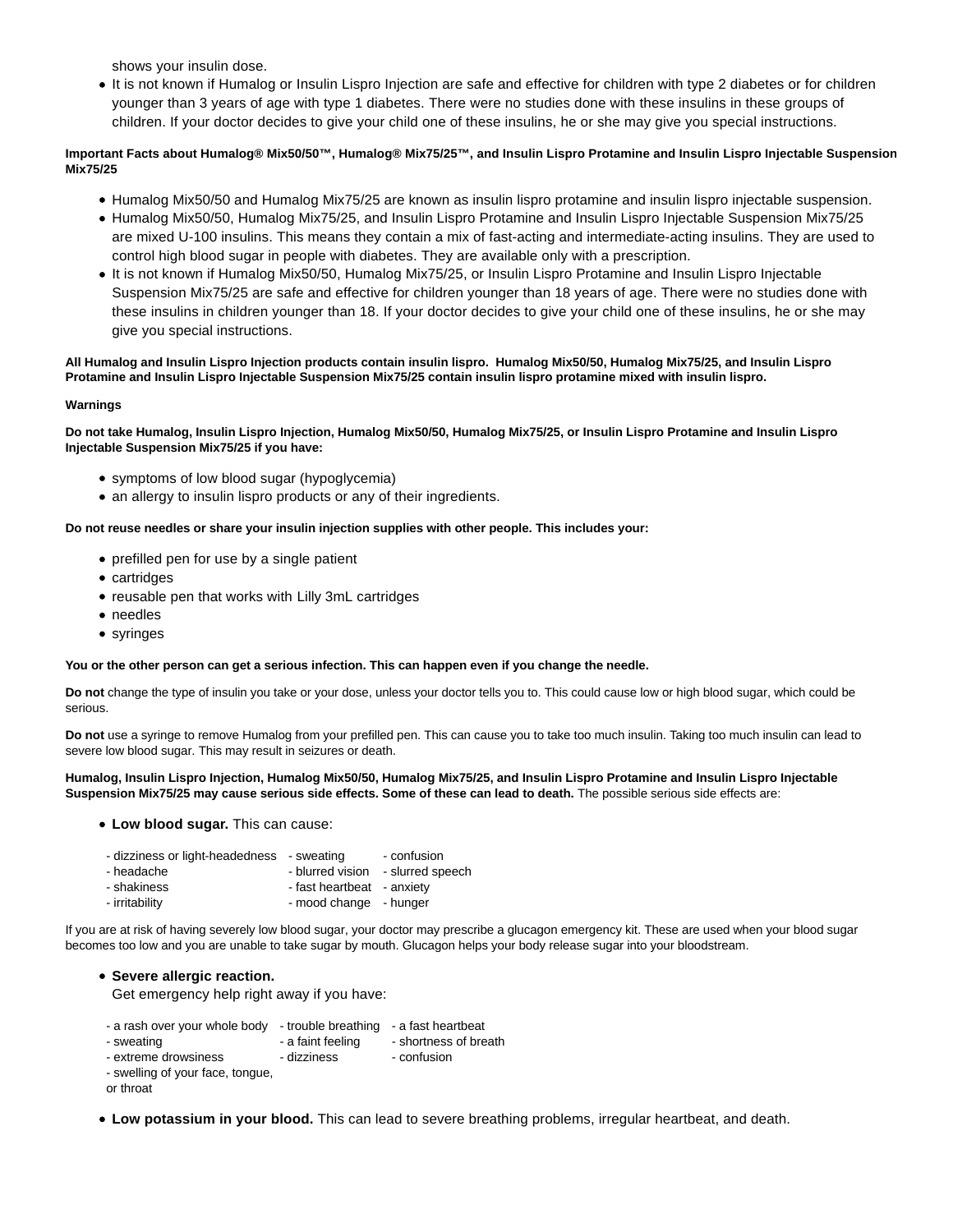- **Heart failure.** Taking diabetes pills called thiazolidinediones (thIE-uh-zOH-li-dEEn-dIE-OHns), or "TZDs," with insulin lispro products may cause heart failure in some people. This includes people who do not have any heart problems. If you have heart failure, it may get worse if you take TZDs with these insulin lispro products. Tell your doctor if you have any new symptoms of heart failure, or if they get worse. Some symptoms of heart failure include: shortness of breath, swelling of ankles and feet, and sudden weight gain. Your doctor may need to change or stop treatment with TZDs and your insulin lispro product.
- **High blood sugar and ketoacidosis.** You can have these serious problems when your insulin pump or infusion set stops working. They can also happen if your insulin is no longer effective. For these reasons, always keep extra insulin injection supplies with you.

### **Common side effects**

The most common side effects of **Humalog, Insulin Lispro Injection, Humalog Mix50/50, Humalog Mix75/25, and Insulin Lispro Protamine and Insulin Lispro Injectable Suspension Mix75/25** are:

- low blood sugar allergic reactions
- reactions where you have injected insulin changes in fat tissue where you have injected insulin
- swelling of your hands or feet weight gain
- itching contract the contract of the rash

**These are not all of the possible side effects.** Tell your doctor if you have any side effects. You can report side effects at 1-800-FDA-1088 or [www.fda.gov/medwatch.](https://c212.net/c/link/?t=0&l=en&o=2770449-1&h=466162823&u=http%3A%2F%2Fwww.fda.gov%2Fmedwatch&a=www.fda.gov%2Fmedwatch)

#### **Before using**

Talk with your doctor about low blood sugar and how to manage it. Also tell your doctor:

- about all of the medicines you take, including over-the-counter medicines, vitamins, and herbal supplements.
- about any other prescription medicines you take, especially ones called TZDs.
- about all of your medical conditions, including if you have heart failure or other heart, liver, or kidney problems.
- if you are pregnant, breastfeeding, or plan to become pregnant or breastfeed.

### **How to take**

Read the **Instructions for Use** that come with your **Humalog, Insulin Lispro Injection, Humalog Mix50/50, Humalog Mix75/25, or Insulin Lispro Protamine and Insulin Lispro Injectable Suspension Mix75/25**. Be sure to take your insulin lispro product and **check your blood sugar levels** exactly as your doctor tells you to. Your doctor may tell you to change your dose because of illness, increased stress, or changes in your weight, diet, or physical activity level. He or she may also tell you to change the amount or time of your dose because of other medicines or different types of insulin you take.

### **Before injecting your insulin lispro product**

You can inject your insulin dose yourself, or you can have a trained caregiver inject it for you. Make sure you or your caregiver:

- Check the insulin label before each injection. This will help you make sure that you are taking the correct insulin.
- Use a new needle for each injection. You can get a serious infection or the wrong dose of insulin if you re-use needles.
- Change (rotate) where you inject your insulin with each dose. This can reduce your chance of getting pits, lumps, or thickened skin where you inject your insulin. **Do not** inject your insulin into the exact same spot or where the skin has pits or lumps. **Avoid** injecting into thickened, tender, bruised, scaly, hard, scarred, or damaged skin.

### **When you are ready to inject**

- If you are taking Humalog or Insulin Lispro Injection, inject it under your skin within 15 minutes before or right after you eat a meal.
- If you are taking Humalog Mix50/50, Humalog Mix75/25, or Insulin Lispro Protamine and Insulin Lispro Injectable Suspension Mix75/25, inject it under your skin within 15 minutes before you eat a meal.

### **Staying safe while taking your insulin lispro product**

To stay safe while taking your insulin, be sure to **never** inject Humalog U-200, Humalog Mix50/50, Humalog Mix75/25, or Insulin Lispro Protamine and Insulin Lispro Injectable Suspension Mix75/25 in your vein, muscle, or with an insulin pump. Also be sure **not to**:

- mix Humalog U-200, Humalog Mix50/50, Humalog Mix75/25, or Insulin Lispro Protamine and Insulin Lispro Injectable Suspension Mix75/25 with other insulins or liquids.
- drive or use heavy machinery until you know how your insulin lispro product affects you.
- drink alcohol or use other medicines that contain alcohol when taking your insulin lispro product.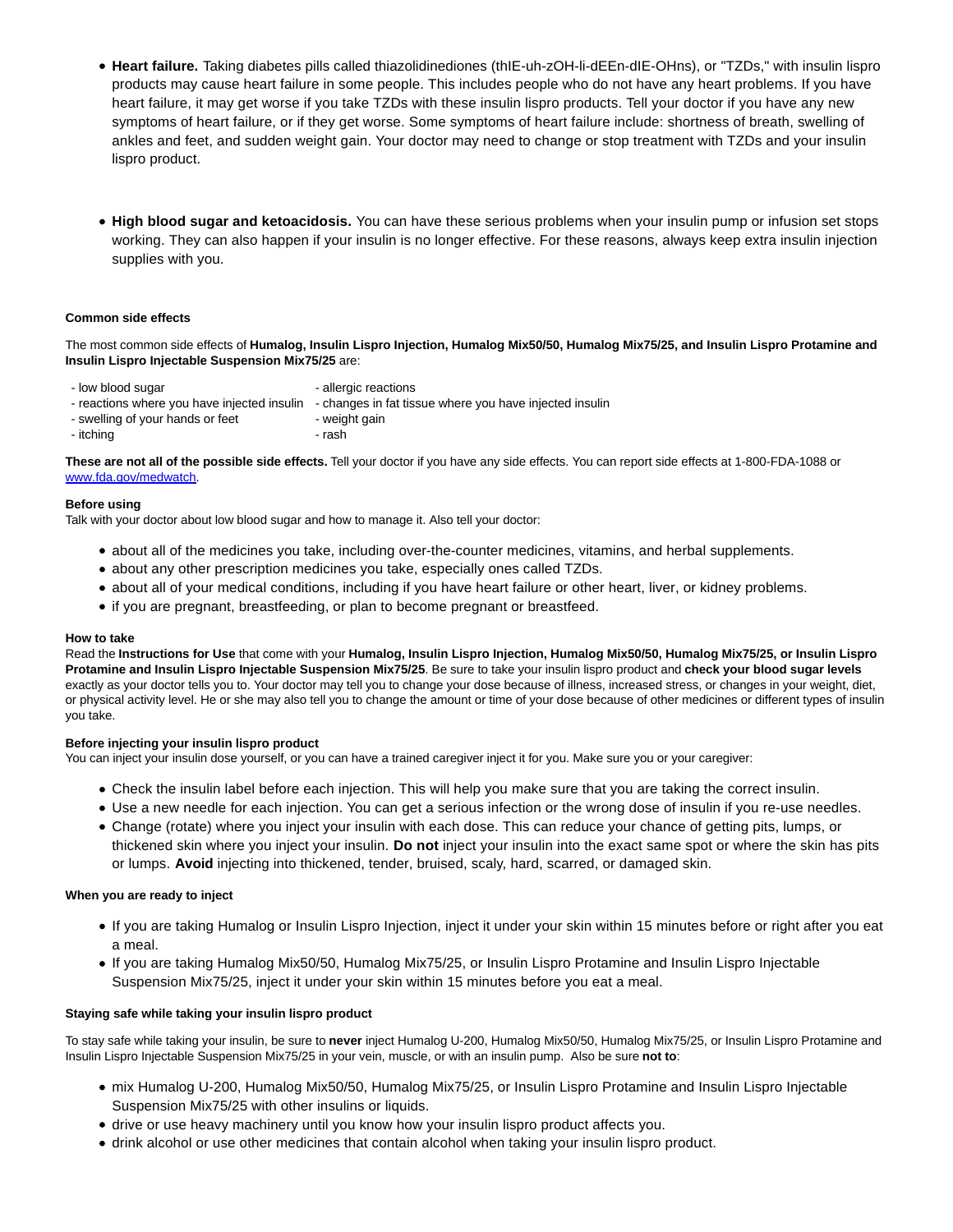#### **Learn more**

For more information, call 1-800-545-5979 or go to [www.humalog.com o](https://c212.net/c/link/?t=0&l=en&o=2770449-1&h=2231537055&u=http%3A%2F%2Fwww.humalog.com%2F&a=www.humalog.com)r [www.lillyinsulinlispro.com.](https://c212.net/c/link/?t=0&l=en&o=2770449-1&h=1471236991&u=https%3A%2F%2Fwww.lillyinsulinlispro.com%2F&a=www.lillyinsulinlispro.com)

This summary provides basic information about Humalog, Insulin Lispro Injection, Humalog Mix50/50, Humalog Mix75/25, and Insulin Lispro Protamine and Insulin Lispro Injectable Suspension Mix75/25. It does not include all information known about these medicines. Read the information that comes with your prescription each time your prescription is filled. This information does not take the place of talking with your doctor. Be sure to talk to your doctor or other health care provider about your insulin lispro product and how to take it. Your doctor is the best person to help you decide if these medicines are right for you.

#### HI BOI SP U100 75/25 CON BS 10JAN2020

**For additional information, talk to your healthcare providers and please click to access Humalo[g Full Prescribing Information,](https://c212.net/c/link/?t=0&l=en&o=2770449-1&h=4132831513&u=http%3A%2F%2Fuspl.lilly.com%2Fhumalog%2Fhumalog.html%3Fs%3Dpi&a=Full+Prescribing+Information) Humalog U-100 [Patient Information,](https://c212.net/c/link/?t=0&l=en&o=2770449-1&h=542995382&u=http%3A%2F%2Fuspl.lilly.com%2Fhumalog%2Fhumalog.html%3Fs%3Dppi0&a=Patient+Information) Humalog U-200 [Patient Information,](https://c212.net/c/link/?t=0&l=en&o=2770449-1&h=3858594606&u=http%3A%2F%2Fuspl.lilly.com%2Fhumalog%2Fhumalog.html%3FS%3Dppi1&a=Patient+Information) Humalog Mix75/2[5 Full Prescribing Information,](https://c212.net/c/link/?t=0&l=en&o=2770449-1&h=1111960150&u=http%3A%2F%2Fuspl.lilly.com%2Fhumalog7525%2Fhumalog7525.html%3Fs%3Dpi&a=Full+Prescribing+Information) Humalog Mix75/2[5 Patient](https://c212.net/c/link/?t=0&l=en&o=2770449-1&h=3523170379&u=http%3A%2F%2Fuspl.lilly.com%2Fhumalog7525%2Fhumalog7525.html%3Fs%3Dppi&a=Patient+Information) Information, Humalog Mix50/50 [Full Prescribing Information,](https://c212.net/c/link/?t=0&l=en&o=2770449-1&h=3410442885&u=http%3A%2F%2Fuspl.lilly.com%2Fhumalog5050%2Fhumalog5050.html%3Fs%3Dpi&a=Full+Prescribing+Information) Humalog Mix50/50 [Patient Information,](https://c212.net/c/link/?t=0&l=en&o=2770449-1&h=1369733292&u=http%3A%2F%2Fuspl.lilly.com%2Fhumalog5050%2Fhumalog5050.html%3FS%3Dppi&a=Patient+Information) Insulin Lispro Injection [Full](https://c212.net/c/link/?t=0&l=en&o=2770449-1&h=1893979635&u=http%3A%2F%2Fuspl.lilly.com%2Flispro%2Flispro.html%3Fs%3Dpi&a=Full+Prescribing+Information) Prescribing Information, Insulin Lispro Injectio[n Patient Information,](https://c212.net/c/link/?t=0&l=en&o=2770449-1&h=1424991495&u=http%3A%2F%2Fuspl.lilly.com%2Flispro%2Flispro.html%3Fs%3Dppi&a=Patient+Information) Insulin Lispro Protamine and Insulin Lispro Injectable Suspension Mix75/2[5 Full Prescribing Information,](https://c212.net/c/link/?t=0&l=en&o=2770449-1&h=1644459473&u=http%3A%2F%2Fuspl.lilly.com%2Flispro7525%2Flispro7525.html%3Fs%3Dpi&a=Full+Prescribing+Information) and Insulin Lispro Protamine and Insulin Lispro Injectable Suspension Mix75/25 [Patient Information.](https://c212.net/c/link/?t=0&l=en&o=2770449-1&h=3613829313&u=http%3A%2F%2Fuspl.lilly.com%2Flispro7525%2Flispro7525.html%3Fs%3Dppi&a=Patient+Information)**

#### **Please see Instructions for Use included with the product.**

#### **PURPOSE and SAFETY SUMMARY**

Important Facts About BAQSIMI™(BAK-see-mee). It is also known as glucagon nasal powder.

BAQSIMI is a prescription medicine used to treat very low blood sugar (severe hypoglycemia) in people with diabetes ages 4 years and above.

It is not known if BAQSIMI is safe and effective in children under 4 years of age.

#### **Warnings**

Do not use BAQSIMI if:

- you have a tumor in the gland on top of your kidneys (adrenal gland) called pheochromocytoma.
- you have a tumor in your pancreas called insulinoma.
- you are allergic to glucagon, or any other ingredient in BAQSIMI.

#### **BAQSIMI may cause serious side effects, including:**

**High blood pressure.** BAQSIMI can cause high blood pressure in certain people with tumors in their adrenal glands.

**Low blood sugar.** BAQSIMI can cause certain people with tumors in their pancreas to have low blood sugar.

**Serious allergic reaction.** Call your doctor or **get medical help right away** if you have a serious allergic reaction including:

- $\bullet$  rash
- difficulty breathing
- low blood pressure

#### **Common side effects**

#### **The most common side effects of BAQSIMI include:**

- nausea
- vomiting
- headache
- runny nose
- discomfort in your nose
- stuffy nose
- redness in your eyes
- itchy nose, throat, and eyes
- watery eyes

These are not all the possible side effects of BAQSIMI. For more information, ask your doctor.

Call your doctor for medical advice about side effects. **You are encouraged to report side effects of prescription drugs to the FDA. Visit [http://www.fda.gov/medwatch,](https://c212.net/c/link/?t=0&l=en&o=2770449-1&h=287455031&u=http%3A%2F%2Fwww.fda.gov%2Fmedwatch&a=http%3A%2F%2Fwww.fda.gov%2Fmedwatch) or call 1-800-FDA-1088.**

#### **Before using**

Before getting BAQSIMI, tell your health care provider about all your medical conditions, including if you:

- have a tumor in your pancreas.
- have not had food or water for a long time (prolonged fasting or starvation).
- are pregnant or plan to become pregnant.
- are breastfeeding or plan to breastfeed. It is not known if BAQSIMI passes into your breast milk. You and your doctor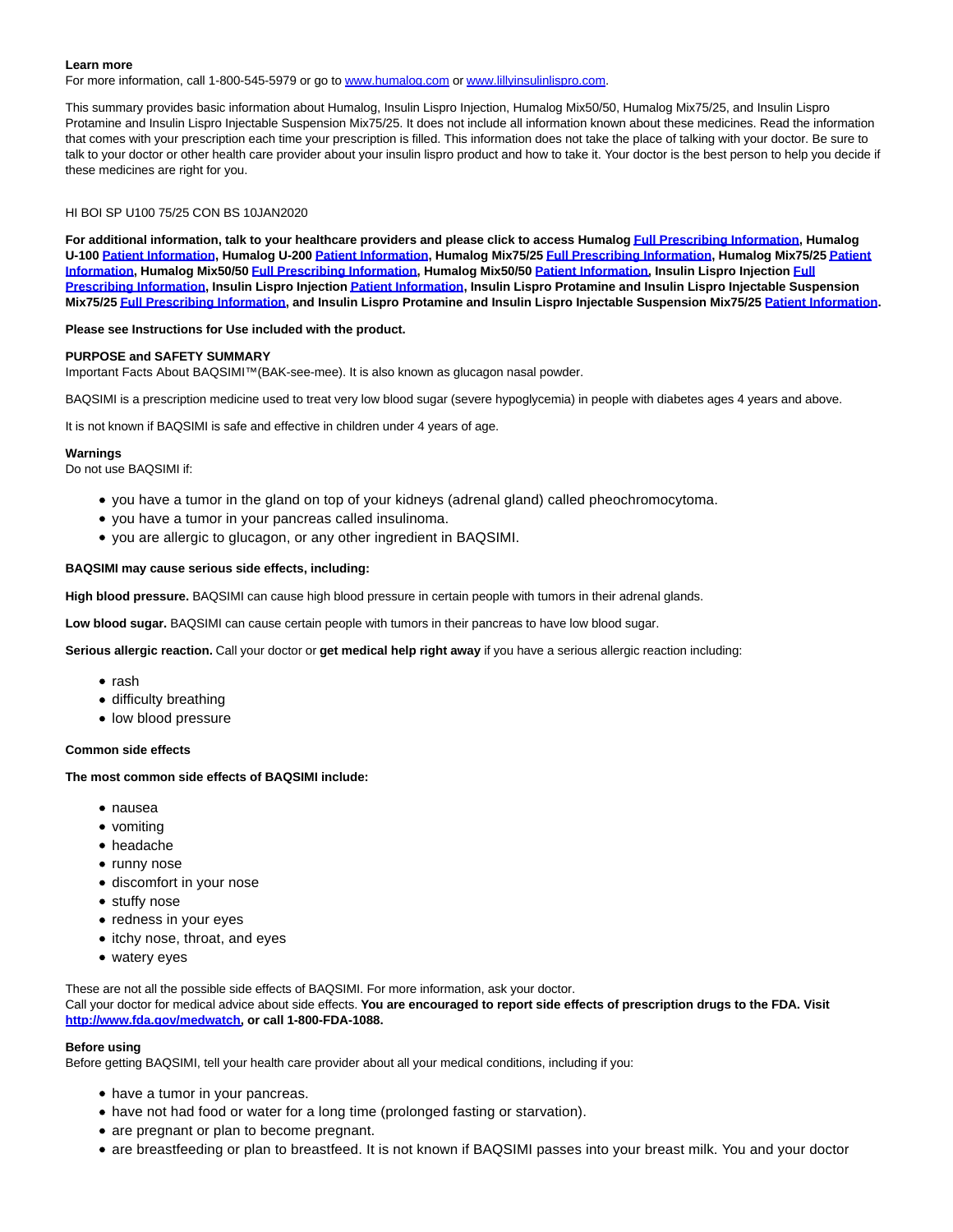should decide if you can use BAQSIMI while breastfeeding.

Tell your doctor about all the medicines you take, including prescription and over-the-counter medicines, vitamins, and herbal supplements.

### **How to use**

- Read the detailed Instructions for Use that comes with BAQSIMI.
- Use BAQSIMI exactly how your doctor tells you to use it.
- Make sure your caregiver knows where you keep your BAQSIMI and how to use BAQSIMI the right way before you need their help.
- Your doctor will tell you how and when to use BAQSIMI.
- BAQSIMI contains only 1 dose of medicine and **cannot** be reused.
- BAQSIMI should be given in one side of your nose (nostril) but does not need to be inhaled.
- BAQSIMI will work even if you have a cold or are taking cold medicine.
- After giving BAQSIMI, the caregiver should call for emergency medical help right away.
- If the person does not respond after 15 minutes, another dose may be given, if available.
- Tell your doctor each time you use BAQSIMI.
- Store BAQSIMI at temperatures up to 86°F (30°C).
- Keep BAQSIMI in the shrink wrapped tube until you are ready to use it.

#### **Keep BAQSIMI and all medicines out of the reach of children. Learn more**

For more information, call 1-800-545-5979 or go to [www.baqsimi.com.](https://c212.net/c/link/?t=0&l=en&o=2770449-1&h=2952159335&u=http%3A%2F%2Fwww.baqsimi.com%2F&a=www.baqsimi.com)

Medicines are sometimes prescribed for purposes other than those listed in a Patient Information leaflet. Do not use BAQSIMI for a condition for which it was not prescribed. Do not give BAQSIMI to other people, even if they have the same symptoms that you have. It may harm them.

This summary provides basic information about BAQSIMI but does not include all information known about this medicine. You can ask your pharmacist or doctor for information about BAQSIMI that is written for health professionals. This information does not take the place of talking with your doctor. Be sure to talk to your doctor or other health care provider about BAQSIMI and how to take it. Your doctor is the best person to help you decide if BAQSIMI is right for you.

### **Please click to access the Baqsimi full [Prescribing Information a](https://c212.net/c/link/?t=0&l=en&o=2770449-1&h=3468501525&u=http%3A%2F%2Fuspl.lilly.com%2Fbaqsimi%2Fbaqsimi.html%3Fs%3Dpi&a=Prescribing+Information)nd [Patient Information.](https://c212.net/c/link/?t=0&l=en&o=2770449-1&h=2215740996&u=http%3A%2F%2Fuspl.lilly.com%2Fbaqsimi%2Fbaqsimi.html%3Fs%3Dppi&a=Patient+Information)**

#### GN CON BS 24JUL19

### **PURPOSE and SAFETY SUMMARY**

Important Facts About Humulin® (HUE-mu-lin) R U-500. It is also known as insulin human injection (500 units/mL).

Humulin R U-500 is a prescription insulin used in adults and children who need more than 200 units of insulin a day to control high blood sugar for their diabetes mellitus. It is more concentrated than standard insulin. It has 5 times as much insulin in each mL as standard insulin.

It is **not** known if Humulin R U-500 is safe and effective when used with other insulins, when used in an insulin pump, or in children. There were no studies done in children, so your doctor will give you special instructions for use in children.

### **Warnings**

#### **Humulin R U-500 may cause serious side effects, including:**

- Severe low blood sugar, which can lead to seizures, unconsciousness, and death.
- Severe allergic reactions. Get medical help right away if you develop a rash over your whole body, have trouble breathing, have a fast heartbeat, or are sweating.
- Swelling of your hands and feet. Tell your doctor if you are short of breath, have swelling in your ankles, or have gained weight suddenly.
- Heart failure when taking a medication from a class of drugs called thiazolidinediones (TZDs) with Humulin R U-500. This may occur in some people even if they have not had heart problems before.
- Low potassium in your blood (hypokalemia). This can lead to severe breathing problems, irregular heartbeat, and death.

### **Do not share your Humulin R U-500 KwikPen® or U-500 syringe with anyone. Even if you have changed the needle, you or the other person can get a serious infection.**

**When using the Humulin R U-500 KwikPen**: The Humulin R U-500 KwikPen is made to dial and deliver the correct dose of Humulin R U-500 insulin. **Do not** remove Humulin R U-500 from the KwikPen to inject with any syringe. This could cause severe overdose and may lead to death.

**When using the Humulin R U-500 vial**: There is a special syringe to measure Humulin R U-500 called the "U-500 insulin syringe." **Only** use the U-500 insulin syringe to inject Humulin R U-500. If you do not use the right syringe, you may take the wrong dose of Humulin R U-500. This could cause severe overdose and may lead to death.

Do NOT perform dose conversion when using the Humulin R U-500 KwikPen or U-500 insulin syringe.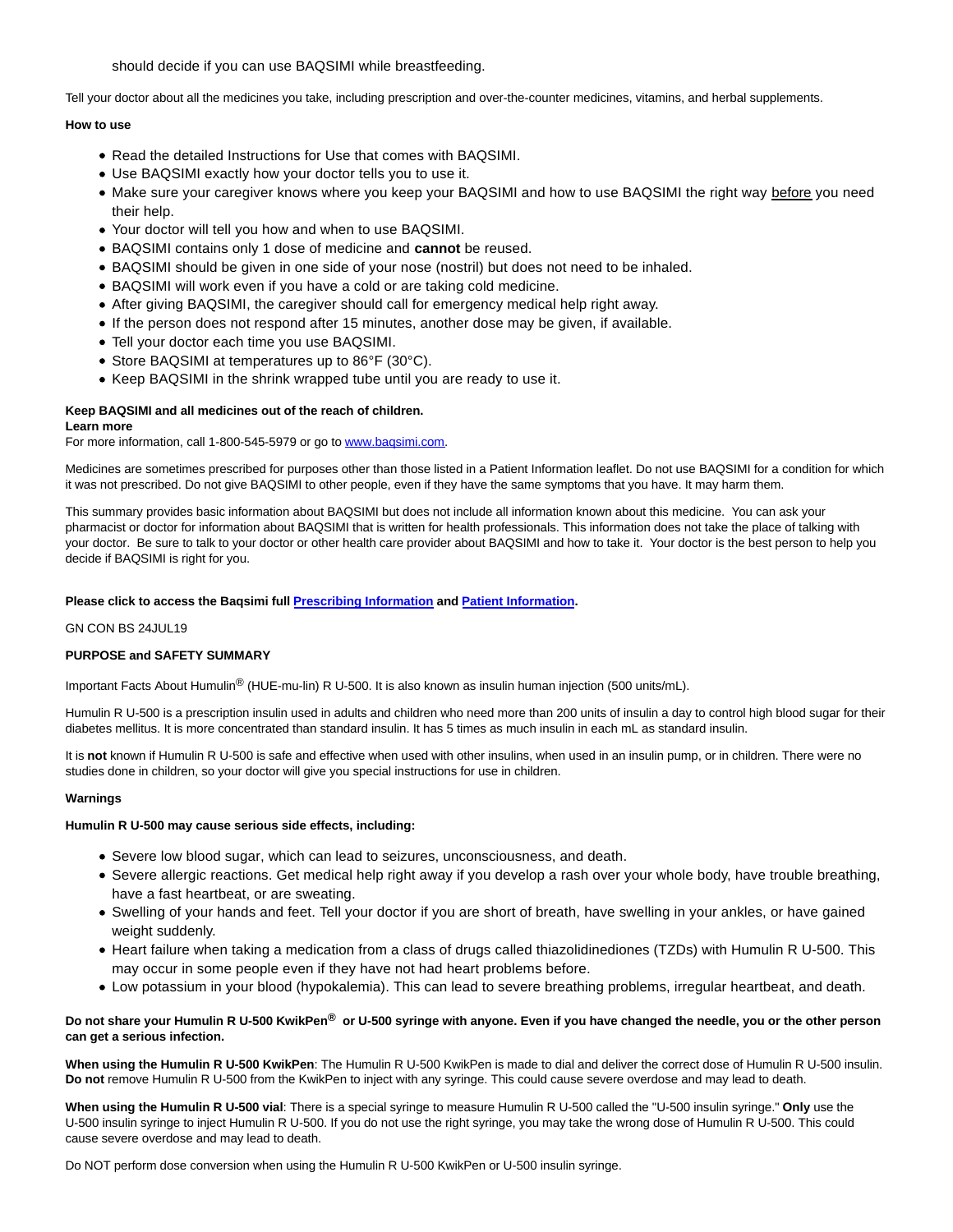Do not use Humulin R U-500 in an insulin pump or inject it into your vein or muscle.

#### **Do not take this medicine if you have low blood sugar.**

**Do not** change the insulin you use without talking to your doctor. Changing insulin may lead to low or high blood sugar.

Do not drive or use heavy machinery until you know how Humulin R U-500 affects you. Do not drink alcohol while using Humulin R U-500.

### **Common side effects**

The most common side effects of Humulin R U-500 include:

- Low blood sugar (hypoglycemia). Talk to your doctor about low blood sugar symptoms and treatment. Symptoms may be different for each person.
- Allergic reactions, such as redness and swelling at the site where you inject.
- Skin thickening or pits at the injection site (lipodystrophy).
- Itching and rash.

#### **These are not all the possible side effects of Humulin R U-500.**

Tell your doctor if you have any side effects. **You can report side effects at 1-800-FDA-1088 or [www.fda.gov/medwatch.](https://c212.net/c/link/?t=0&l=en&o=2770449-1&h=3606500974&u=https%3A%2F%2Fwww.fda.gov%2FSafety%2FMedWatch%2Fdefault.htm&a=www.fda.gov%2Fmedwatch)**

### **Before using**

Tell your doctor if you are pregnant or plan to become pregnant. Also tell your doctor about:

- Any allergies you have. Your doctor can check if the medicine has ingredients that may cause a reaction.
- Any medical conditions, including problems with your liver, kidney, or heart.
- All the medicines you take, especially a class of drugs called thiazolidinediones, or TZDs. Be sure to include the over-thecounter medicines, vitamins, and herbal supplements you take.

### **How to take**

- Read the instructions that come with your Humulin R U-500 carefully. Take it exactly the way your doctor tells you.
- Know how much Humulin R U-500 you are supposed to take. **Do not** change your dose unless your doctor tells you to.
- Check the label of your insulin each time you use it. This will help you make sure you are using the right one.
- **Test your blood sugar** before you take Humulin R U-500. Do not take it if your blood sugar is too low.
- **Do not** mix Humulin R U-500 with any other insulin.
- Always use a new needle when injecting Humulin R U-500. This will help you avoid infection.
- Inject Humulin R U-500 under your skin. Change (rotate) where you inject your insulin with each dose. **Do not** inject your insulin into the exact same spot. **Avoid** injecting your insulin into areas where the skin has pits or lumps, or is thickened, tender, bruised, scaly, hard, scarred, or damaged. This will help reduce your chance of getting pits, lumps, or thickened skin where you inject your insulin.

#### **Learn more**

For more information, call 1-800-545-5979 or go to [humulin.com.](https://c212.net/c/link/?t=0&l=en&o=2770449-1&h=1585089191&u=https%3A%2F%2Fwww.humulin.com%2F&a=humulin.com)

This summary provides basic information about Humulin R U-500 but does not include all information known about this medicine. Read the information that comes with your prescription each time your prescription is filled. This information does not take the place of talking with your doctor. Be sure to talk to your doctor or other healthcare provider about Humulin R U-500 and how to take it. Your doctor is the best person to help you decide if Humulin R U-500 is right for you.

#### **Please click to access the Humulin R U-500 ful[l Prescribing Information a](https://c212.net/c/link/?t=0&l=en&o=2770449-1&h=2695263955&u=http%3A%2F%2Fuspl.lilly.com%2Fhumulinru500%2Fhumulinru500.html%3Fs%3Dpi&a=Prescribing+Information)n[d Patient Information.](https://c212.net/c/link/?t=0&l=en&o=2770449-1&h=3926276095&u=http%3A%2F%2Fuspl.lilly.com%2Fhumulinru500%2Fhumulinru500.html%3Fs%3Dppi&a=Patient+Information.)**

Humulin<sup>®</sup> , Humalog<sup>®</sup>, Humalog<sup>®</sup> Mix50/50<sup>TM</sup>, and Humalog<sup>®</sup> Mix75/25<sup>TM</sup> KwikPen<sup>®</sup> and Baqsimi<sup>®</sup> are trademarks and registered trademarks of Eli Lilly and Company, its subsidiaries, or affiliates.

#### HM CON BS 15NOV2019

#### **About Diabetes**

Approximately 34 million Americans<sup>1</sup> (just over 1 in 10) and an estimated 463 million adults worldwide<sup>2</sup> have diabetes. Type 2 diabetes is the most common type internationally, accounting for an estimated 90 to 95 percent of all diabetes cases in the United States alone1. Diabetes is a chronic disease that occurs when the body does not properly produce or use the hormone insulin.

### **About Lilly Diabetes**

Lilly has been a global leader in diabetes care since 1923, when we introduced the world's first commercial insulin. Today we are building upon this heritage by working to meet the diverse needs of people with diabetes and those who care for them. Through research, collaboration and quality manufacturing we strive to make life better for people affected by diabetes and related conditions. We work to deliver breakthrough outcomes through innovative solutions—from medicines and technologies to support programs and more. For the latest updates, visitutto://www.lillydiabetes.com/ or follow us on Twitter: [@LillyDiabetes a](https://c212.net/c/link/?t=0&l=en&o=2770449-1&h=4242424643&u=https%3A%2F%2Fc212.net%2Fc%2Flink%2F%3Ft%3D0%26l%3Den%26o%3D2727845-1%26h%3D633311245%26u%3Dhttps%253A%252F%252Ftwitter.com%252FLillyDiabetes%26a%3D%2540LillyDiabetes&a=%40LillyDiabetes)nd Facebook: [LillyDiabetesUS.](https://c212.net/c/link/?t=0&l=en&o=2770449-1&h=3460255778&u=https%3A%2F%2Fc212.net%2Fc%2Flink%2F%3Ft%3D0%26l%3Den%26o%3D2727845-1%26h%3D1461357238%26u%3Dhttps%253A%252F%252Fwww.facebook.com%252FLillyDiabetesUS%252F%26a%3DLillyDiabetesUS&a=LillyDiabetesUS)